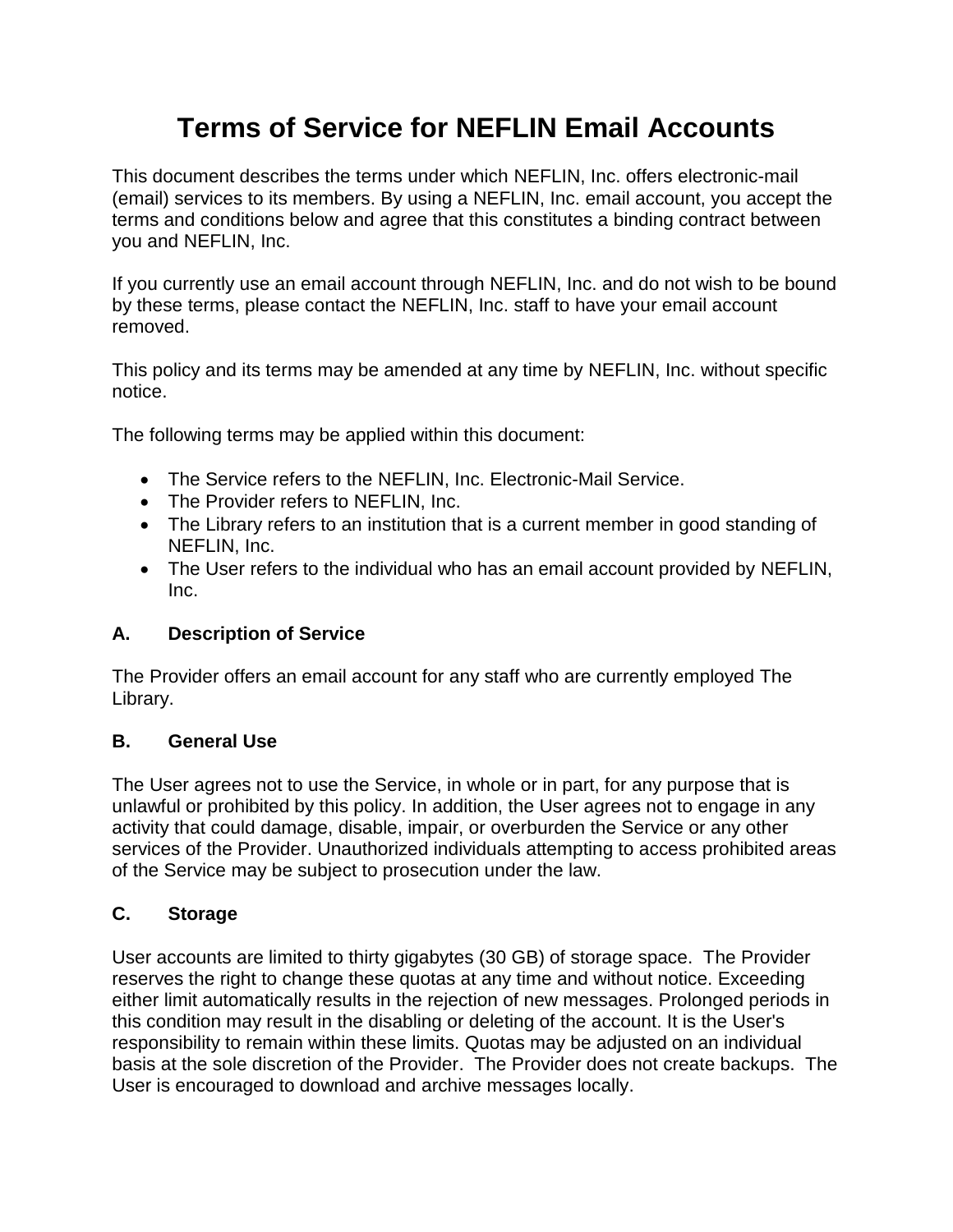# **D. Privacy**

Privacy issues are very important to the Provider; however, considering the nature of the Internet, Users should have no expectation of privacy with regard to online data, including email messages stored or transmitted through the Service. The Provider and The Library have the right to access any material in your email at any time.

# **E. Content Monitoring**

The Provider believes in the value of free and open exchange of information. The Provider is under no obligation to monitor, pre-select, or otherwise censor the content of messages passing through the Service. The Provider is not responsible for the appropriateness, accuracy, or any other aspect of any information users receive or distribute through the Service. The User solely bears the responsibility for all direct and indirect consequences of their use of the Service.

# **F. User Conduct**

Users utilizing the Service agree **not** to:

- 1. resell or exploit the Service for any commercial purpose;
- 2. post, upload, or otherwise transmit any content which is misleading or fallacious;
- 3. post, upload, or otherwise transmit any unsolicited or unauthorized promotional materials, "spam," "chain letters," "pyramid schemes," or other forms of solicitation;
- 4. post, upload, or otherwise transmit any content which is unlawful, abusive, defamatory, harassing, hateful, objectionable, obscene, or threatening;
- 5. post, upload, or otherwise transmit any content that would violate any law or contract restricting its disclosure;
- 6. post, upload, or otherwise transmit any content that would infringe upon the copyrights, trademarks, or intellectual property rights of another organization or individual;
- 7. post, upload, or otherwise transmit any content containing viruses, trojan horses, or any other malicious computer code;
- 8. post, upload, or otherwise transmit any content that would impose an unreasonable or disproportionately large load on the Provider's systems or infrastructure;
- 9. access the accounts of others or by-pass any security measures, whether or not the intrusion results in any damage or data loss;
- 10.interfere with or disrupt the Service or other services of the Provider;
- 11.use the Service to interfere with or disrupt the services of other organizations or individuals;
- 12.intentionally or unintentionally violate any applicable local, state, national, or international laws;
- 13.impersonate any person or entity or falsely state or otherwise misconstrue your identity or affiliations;
- 14.collect or store personal data about any individual or organizations without prior permission;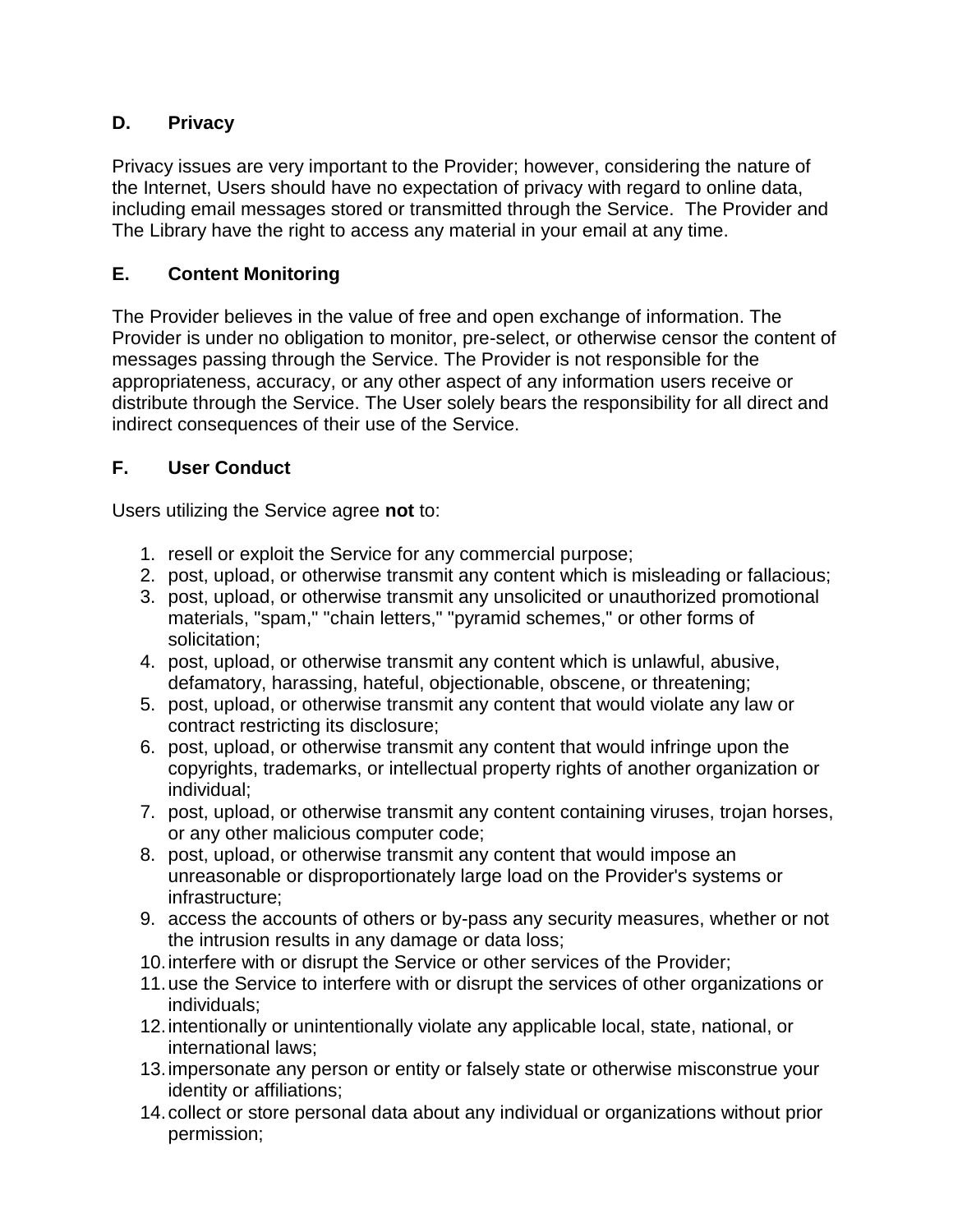15.promote or provide instructional information about illegal activities, promote physical harm or injury against any organization, group, or individual, or promote any acts of cruelty.

## **G. Disclaimer of Warranties**

Users agree and accept that:

- 1. they use the Service at their own risk;
- 2. the Service is provided "AS-IS" and without any warranty or condition of any kind, expressed or implied, including, but not limited to, any implied warranty of appropriateness for any particular use;
- 3. the Provider makes no warranty that:
	- a. the Service will meet the User's requirements,
	- b. the Service will be uninterrupted, timely, secure, or error-free, or
	- c. the quality of any products, services, information, or other material obtained through the Service will meet the User's expectations;
- 4. they will be responsible for any damage to their computer systems or loss of data resulting from use of the Service.

#### **H. Limitation of Liability**

In no event shall the Provider be liable for any direct or indirect damages, including, but not limited to, damages for loss of use, data or profit (arising for any reason, including negligence), even if the Provider has been advised of the possibility of damages, arising out of or in connection with

- 1. the inability to use the Service,
- 2. the provision of or failure to provide the Service,
- 3. any information, products, services, or any other features arising from the use of the Service.

Some states do not allow the limitation of liability, so the foregoing limitation may not apply to every User. If a User is dissatisfied with any portion of the Service or with any of these terms, the User's sole and exclusive remedy is to discontinue using the Service.

#### **I. Indemnification**

Users agree to indemnify and hold the Provider, its suppliers, partners, and employees harmless from any and all claims and demands, including, but not limited to, reasonable attorneys' fees, payments made to any third party due to or arising out of the use of the Service, and any damages due to the use of the Service.